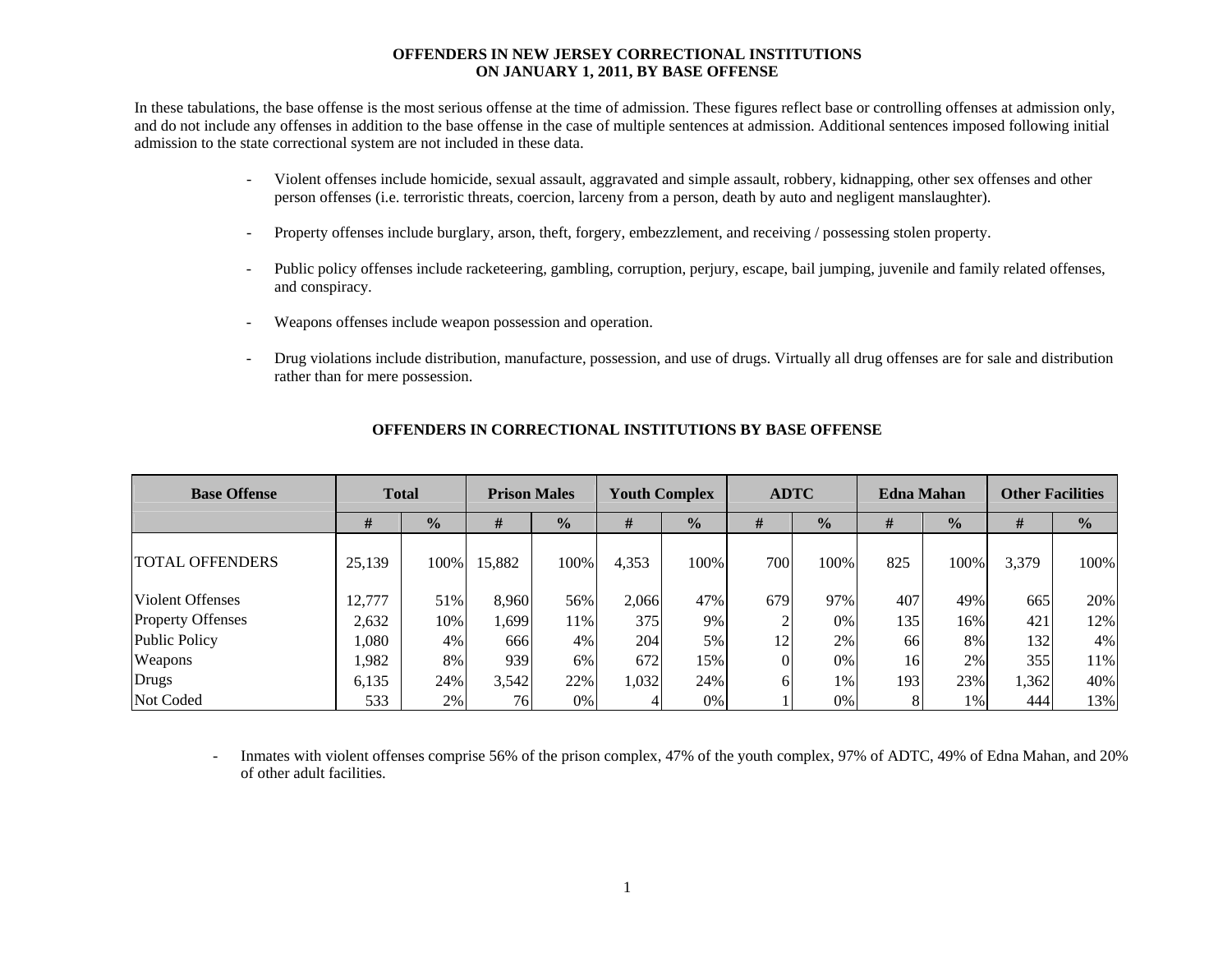# **Prison Complex Offenders By Base Offense**

| Institution          | <b>Total</b> | <b>Violent</b><br><b>Offenses</b> | <b>Homicide</b> | <b>Sexual</b><br><b>Assault</b> | <b>Assault</b> | <b>Robbery</b> | <b>Kidnap</b>           | Other<br><b>Sex</b> | Other<br><b>Person</b> | <b>Property</b> | <b>Public</b><br><b>Policy</b> | Weapons     | <b>Drugs</b> | <b>Not</b><br>Coded |
|----------------------|--------------|-----------------------------------|-----------------|---------------------------------|----------------|----------------|-------------------------|---------------------|------------------------|-----------------|--------------------------------|-------------|--------------|---------------------|
|                      |              |                                   |                 |                                 |                |                |                         |                     |                        |                 |                                |             |              |                     |
| <b>Bayside</b>       | 1,333        | 558                               | 89              | 22                              | 165            | 258            | $\overline{c}$          | 21                  |                        | 173             | 72                             | 145         | 383          | $\overline{2}$      |
| <b>Main</b>          | 100%         | 42%                               | 7%              | 2%                              | 12%            | 19%            | 0%                      | 2%                  | 0%                     | 13%             | 5%                             | 11%         | 29%          | $0\%$               |
| <b>Bayside</b>       | 659          | 300                               | 75              | $\overline{0}$                  | 90             | 127            | $\overline{c}$          | 3                   | 3                      | 104             | 37                             | 44          | 174          | $\overline{0}$      |
| Farm                 | 100%         | 46%                               | 11%             | 0%                              | 14%            | 19%            | 0%                      | 0%                  | 0%                     | 16%             | 6%                             | 7%          | 26%          | $0\%$               |
| <b>Bayside</b>       | 298          | 11                                | $\mathbf 0$     | $\overline{0}$                  | 4              |                | 0                       | $\mathbf 0$         | $\Omega$               | 72              | 15                             | 33          | 167          | $\overline{0}$      |
| Ancora               | 100%         | 4%                                | 0%              | 0%                              | 1%             | 2%             | 0%                      | 0%                  | 0%                     | 24%             | 5%                             | 11%         | 56%          | 0%                  |
| <b>Bayside Total</b> | 2,290        | 869                               | 164             | 22                              | 259            | 392            | $\overline{4}$          | 24                  | 4                      | 349             | 124                            | 222         | 724          | $\overline{2}$      |
|                      | 100%         | 38%                               | 7%              | 1%                              | 11%            | 17%            | 0%                      | 1%                  | 0%                     | 15%             | 5%                             | 10%         | 32%          | 0%                  |
| <b>CRAF</b>          | 269          |                                   | $\pmb{0}$       | $\overline{0}$                  | 1              | $\Omega$       | $\mathbf 0$             | $\pmb{0}$           | $\Omega$               | 107             | 13                             | $\mathbf 0$ | 148          | $\overline{0}$      |
| <b>Jones Farm</b>    | 100%         | 0%                                | 0%              | 0%                              | 0%             | 0%             | 0%                      | 0%                  | 0%                     | 40%             | 5%                             | 0%          | 55%          | $0\%$               |
| <b>CRAF</b>          | 606          | 175                               | 17              | 27                              | 55             | 58             | $\overline{\mathbf{c}}$ | 16                  | $\Omega$               | 103             | 41                             | 33          | 200          | 54                  |
| <b>Reception</b>     | 100%         | 29%                               | 3%              | 4%                              | 9%             | 10%            | 0%                      | 3%                  | 0%                     | 17%             | 7%                             | 5%          | 33%          | 9%                  |
| <b>CRAF Total</b>    | 875          | 176                               | 17              | 27                              | 56             | 58             | $\overline{2}$          | 16                  | $\overline{0}$         | 210             | 54                             | 33          | 348          | 54                  |
|                      | 100%         | 20%                               | 2%              | 3%                              | 6%             | 7%             | 0%                      | 2%                  | 0%                     | 24%             | 6%                             | 4%          | 40%          | $6\%$               |
| <b>East Jersey</b>   | 1,369        | 1,180                             | 603             | 70                              | 73             | 374            | 58                      | $\overline{c}$      | $\Omega$               | 22              | 18                             | 34          | 114          | $\vert$ 1           |
| Main                 | 100%         | 86%                               | 44%             | 5%                              | 5%             | 27%            | 4%                      | 0%                  | 0%                     | 2%              | 1%                             | 2%          | 8%           | 0%                  |
| <b>East Jersey</b>   | 111          | 38                                | $\pmb{0}$       | $\overline{O}$                  | 12             | 25             | 0                       | 1                   | $\Omega$               | 17              | 7                              | 6           | 43           | $\overline{0}$      |
| Camp                 | 100%         | 34%                               | 0%              | 0%                              | 11%            | 23%            | 0%                      | 1%                  | 0%                     | 15%             | 6%                             | 5%          | 39%          | 0%                  |
|                      |              |                                   |                 |                                 |                |                |                         |                     |                        |                 |                                |             |              |                     |
| <b>East Jersey</b>   | 1,480        | 1,218                             | 603             | 70                              | 85             | 399            | 58                      | 3                   | $\Omega$               | 39              | 25                             | 40          | 157          | $\mathbf{1}$        |
| <b>Total</b>         | 100%         | 82%                               | 41%             | 5%                              | 6%             | 27%            | 4%                      | 0%                  | 0%                     | 3%              | 2%                             | 3%          | 11%          | $0\%$               |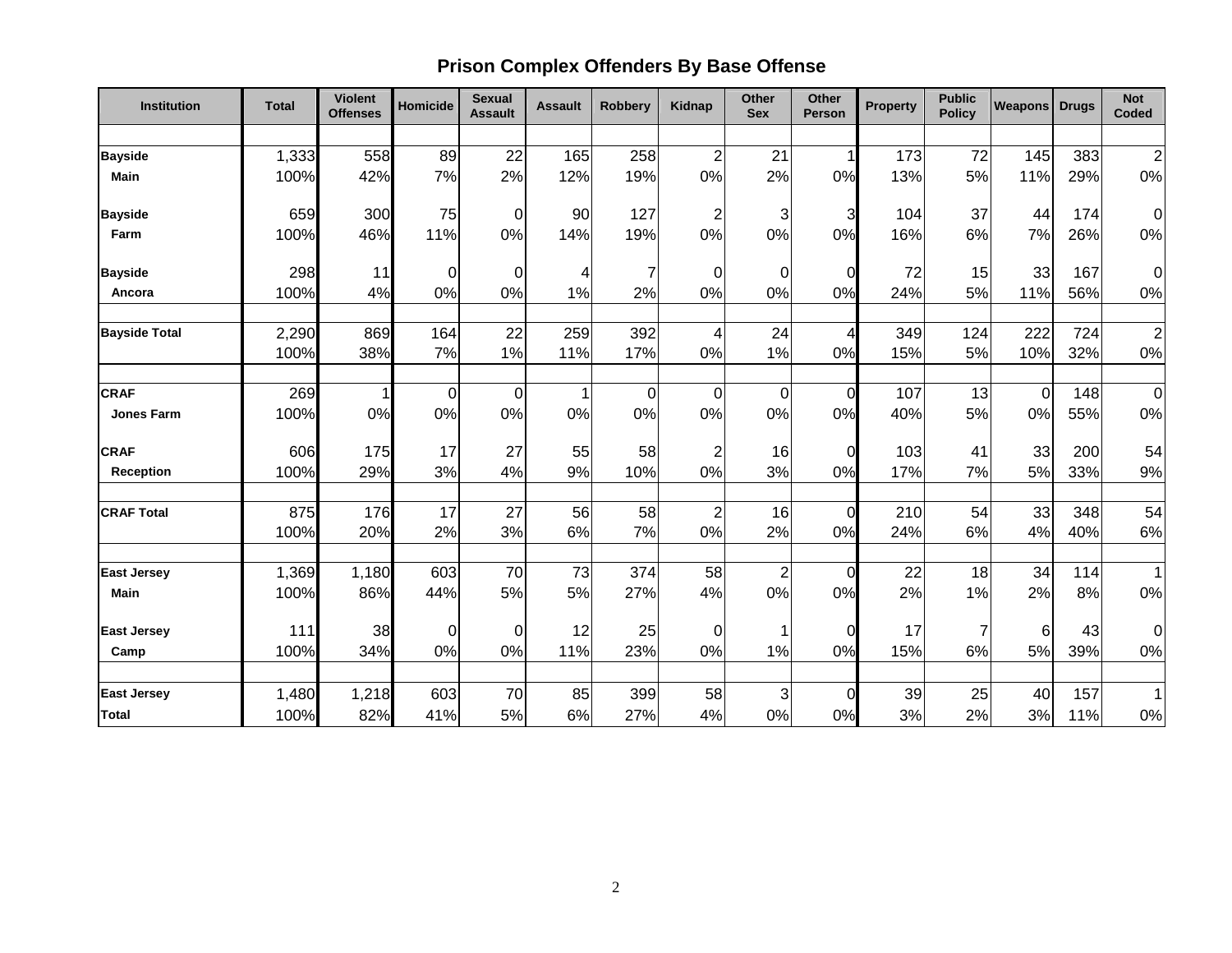# **Prison Complex Offenders By Base Offense**

| <b>Institution</b>     | <b>Total</b> | <b>Violent</b><br><b>Offenses</b> | <b>Homicide</b> | <b>Sexual</b><br><b>Assault</b> | <b>Assault</b> | <b>Robberv</b> | Kidnap   | Other<br><b>Sex</b> | Other<br><b>Person</b> | <b>Property</b> | <b>Public</b><br><b>Policy</b> | <b>Weapons</b> | <b>Drugs</b> | <b>Not</b><br>Coded |
|------------------------|--------------|-----------------------------------|-----------------|---------------------------------|----------------|----------------|----------|---------------------|------------------------|-----------------|--------------------------------|----------------|--------------|---------------------|
|                        |              |                                   |                 |                                 |                |                |          |                     |                        |                 |                                |                |              |                     |
| <b>Midstate</b>        | 697          | 368                               | 18              | 125                             | 67             | 47             | 8        | 98                  | 5                      | 119             | 44                             | 32             | 132          | $\overline{2}$      |
|                        | 100%         | 53%                               | 3%              | 18%                             | 10%            | 7%             | 1%       | 14%                 | 1%                     | 17%             | 6%                             | 5%             | 19%          | 0%                  |
| <b>NJ State Prison</b> | 30           | 23                                | 3               | $\mathbf 0$                     | 9              | 10             | $\Omega$ | 1                   | $\Omega$               | 4               | $\Omega$                       | $\mathbf 0$    | 3            | $\overline{0}$      |
| <b>Ad Seg Female</b>   | 100%         | 77%                               | 10%             | 0%                              | 30%            | 33%            | 0%       | 3%                  | 0%                     | 13%             | 0%                             | 0%             | 10%          | $0\%$               |
| <b>NJ State Prison</b> | 1,921        | 1,684                             | 1,094           | 89                              | 103            | 323            | 69       | 3                   | 3                      | 42              | 30                             | 32             | 124          | 9                   |
| <b>Main</b>            | 100%         | 88%                               | 57%             | 5%                              | 5%             | 17%            | 4%       | 0%                  | 0%                     | 2%              | 2%                             | 2%             | 6%           | 0%                  |
|                        |              |                                   |                 |                                 |                |                |          |                     |                        |                 |                                |                |              |                     |
| <b>NJ State Prison</b> | 1,951        | 1,707                             | 1,097           | 89                              | 112            | 333            | 69       | 4                   | 3                      | 46              | 30                             | 32             | 127          | $\boldsymbol{9}$    |
| Total                  | 100%         | 87%                               | 56%             | 5%                              | 6%             | 17%            | 4%       | 0%                  | 0%                     | 2%              | 2%                             | 2%             | 7%           | 0%                  |
| <b>Northern</b>        | 2,301        | 1,385                             | 387             | 147                             | 236            | 549            | 39       | 24                  | 3                      | 200             | 102                            | 129            | 481          | 4                   |
| <b>Main</b>            | 100%         | 60%                               | 17%             | 6%                              | 10%            | 24%            | 2%       | 1%                  | 0%                     | 9%              | 4%                             | 6%             | 21%          | 0%                  |
| <b>Northern</b>        | 599          | 332                               | 67              | 14                              | 77             | 161            | 8        | 4                   |                        | 53              | 25                             | 65             | 124          | 0                   |
| Ad Seg Male            | 100%         | 55%                               | 11%             | 2%                              | 13%            | 27%            | 1%       | 1%                  | 0%                     | 9%              | 4%                             | 11%            | 21%          | 0%                  |
| <b>Northern Total</b>  | 2,900        | 1,717                             | 454             | 161                             | 313            | 710            | 47       | 28                  | 4                      | 253             | 127                            | 194            | 605          | 4                   |
|                        | 100%         | 59%                               | 16%             | 6%                              | 11%            | 24%            | 2%       | 1%                  | 0%                     | 9%              | 4%                             | 7%             | 21%          | 0%                  |
|                        |              |                                   |                 |                                 |                |                |          |                     |                        |                 |                                |                |              |                     |
| <b>Southern</b>        | 2,315        | 709                               | 69              | 42                              | 257            | 309            | 3        | 27                  | $\overline{2}$         | 384             | 144                            | 189            | 887          | $\overline{2}$      |
|                        | 100%         | 31%                               | 3%              | 2%                              | 11%            | 13%            | 0%       | 1%                  | 0%                     | 17%             | 6%                             | 8%             | 38%          | 0%                  |
| <b>South Woods</b>     | 3,374        | 2,196                             | 561             | 330                             | 356            | 812            | 53       | 76                  | 8                      | 299             | 118                            | 197            | 562          | $\overline{c}$      |
|                        | 100%         | 65%                               | 17%             | 10%                             | 11%            | 24%            | 2%       | 2%                  | 0%                     | 9%              | 3%                             | 6%             | 17%          | 0%                  |
| <b>SUBTOTAL</b>        | 15,882       | 8,960                             | 2,983           | 866                             | 1,505          | 3,060          | 244      | 276                 | 26                     | 1,699           | 666                            | 939            | 3,542        | 76                  |
| <b>PRISON MALES</b>    | 100%         | 56%                               | 19%             | 5%                              | 9%             | 19%            | 2%       | 2%                  | 0%                     | 11%             | 4%                             | 6%             | 22%          | 0%                  |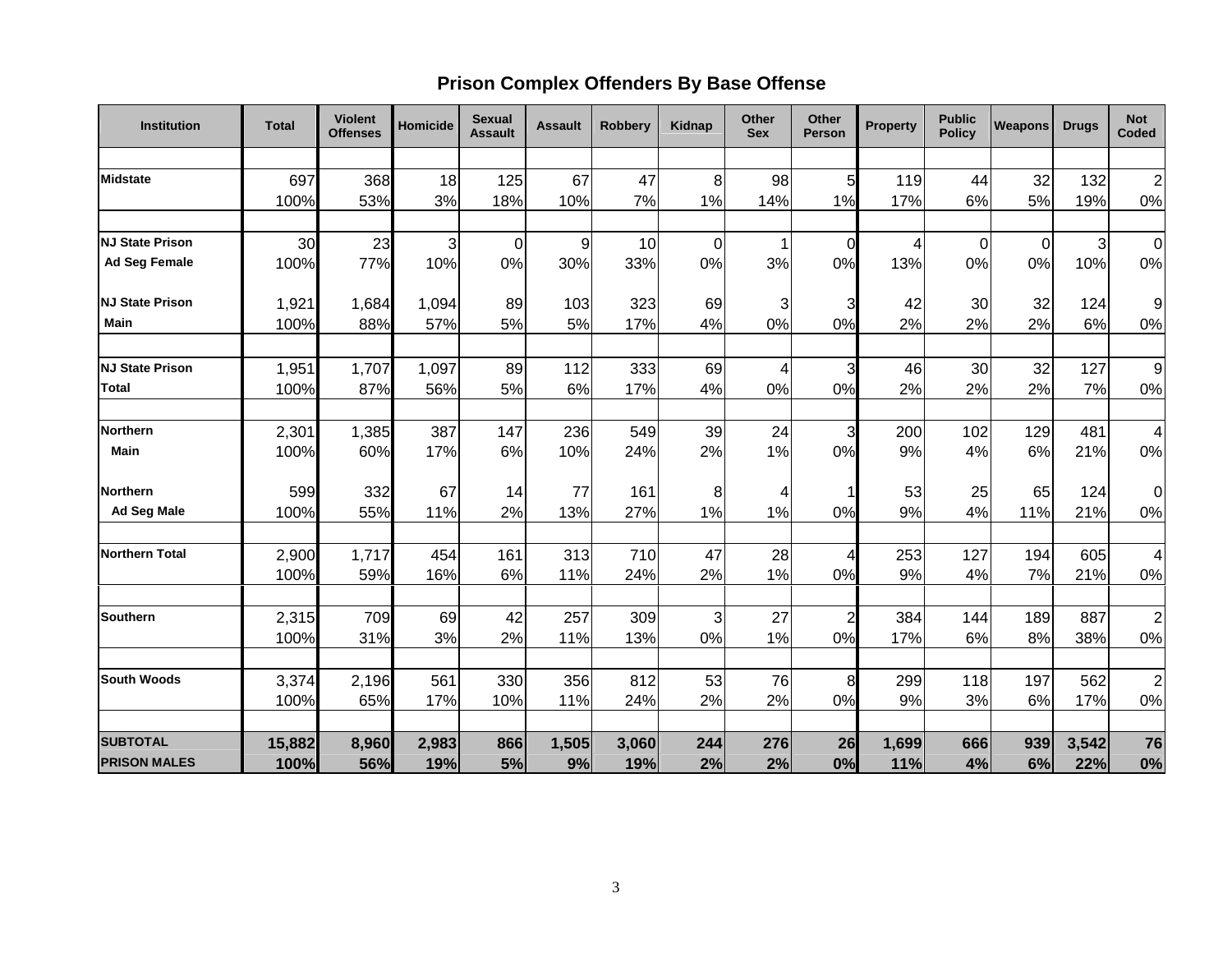| <b>Institution</b>  | <b>Total</b> | <b>Violent</b><br><b>Offenses</b> | <b>Homicide</b> | <b>Sexual</b><br><b>Assault</b> | <b>Assault</b> | <b>Robbery</b> | Kidnap | <b>Other</b><br><b>Sex</b> | Other<br><b>Person</b> | <b>Property</b> | <b>Public</b><br><b>Policy</b> | <b>Weapons Drugs</b> |       | <b>Not</b><br>Coded |
|---------------------|--------------|-----------------------------------|-----------------|---------------------------------|----------------|----------------|--------|----------------------------|------------------------|-----------------|--------------------------------|----------------------|-------|---------------------|
|                     |              |                                   |                 |                                 |                |                |        |                            |                        |                 |                                |                      |       |                     |
| <b>ADTC</b>         | 700          | 679                               |                 | 584                             | 3              |                | 21     | 56                         |                        |                 | 12 <sub>1</sub>                |                      | 6     |                     |
|                     | 100%         | 97%                               | $1\%$           | 83%                             | 0%             | $1\%$          | 3%     | 8%l                        | 1%                     | 0%              | 2%                             | 0%                   | $1\%$ | 0%                  |
|                     |              |                                   |                 |                                 |                |                |        |                            |                        |                 |                                |                      |       |                     |
| <b>SUBTOTAL</b>     | 16,582       | 9,639                             | 2,987           | 1,450                           | 1,508          | 3,064          | 265    | 332                        | 33                     | 1,701           | 678                            | 939                  | 3,548 | 77                  |
|                     | 100%         | 58%                               | 18%             | 9%                              | 9%             | 18%            | 2%     | 2%                         | 0%                     | 10%             | 4%                             | 6%                   | 21%   | 0%                  |
|                     |              |                                   |                 |                                 |                |                |        |                            |                        |                 |                                |                      |       |                     |
| Mahan - Female      | 825          | 407                               | 176             | 11                              | 78             | 112            | 8      | 21                         |                        | 135             | 66                             | 16                   | 193   | 8                   |
| <b>Prison</b>       | 100%         | 49%                               | 21%             | $1\%$                           | 9%             | 14%            | 1%     | 3%                         | 0%                     | 16%             | 8%                             | 2%                   | 23%   | $1\%$               |
|                     |              |                                   |                 |                                 |                |                |        |                            |                        |                 |                                |                      |       |                     |
| <b>Total Prison</b> | 17,407       | 10,046                            | 3,163           | 1,461                           | 1,586          | 3,176          | 273    | 353                        | 34                     | 1,836           | 744                            | 955                  | 3,741 | 85                  |
| <b>Complex</b>      | 100%         | 58%                               | 18%             | 8%                              | 9%             | 18%            | 2%     | 2%                         | 0%                     | 11%             | 4%                             | 5%                   | 21%   | 0%                  |

## **Prison Complex Offenders By Base Offense**

**ADTC**

#### **PRISON MALES FEMALE FACILITIES**







Virtually all offenders at ADTC were committed for violent offenses.

Fifty-six percent (56%) of male offenders in the prison complex were convicted of a violent offense (ADTC excluded).

Twenty-two percent (22%) of all male prison complex offenders were convicted of drug offenses.

Violent offenses were the most frequent commitment-offenses at Edna Mahan (49%).

Twenty-three percent (23%) of female inmates were committed for drug offenses.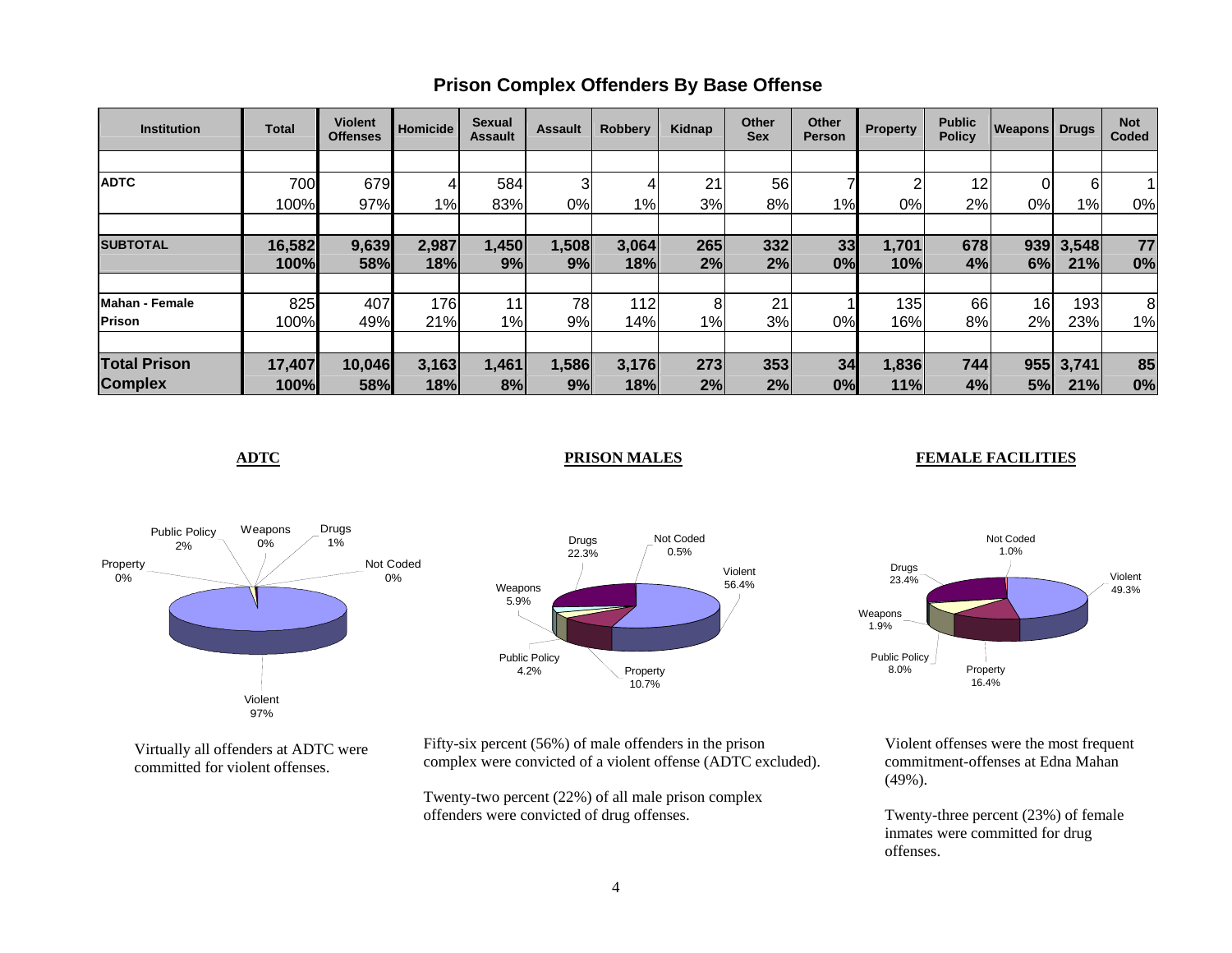# **Youth Complex Offenders By Base Offense**

| <b>Institution</b>   | <b>Total</b> | <b>Violent</b><br><b>Offenses</b> | <b>Homicide</b> | <b>Sexual</b><br><b>Assault</b> | <b>Assault</b> | <b>Robberv</b> | Kidnap         | <b>Other</b><br><b>Sex</b> | Other<br><b>Person</b> | <b>Property</b> | <b>Public</b><br><b>Policy</b> | Weapons | <b>Drugs</b> | <b>Not</b><br>Coded     |
|----------------------|--------------|-----------------------------------|-----------------|---------------------------------|----------------|----------------|----------------|----------------------------|------------------------|-----------------|--------------------------------|---------|--------------|-------------------------|
|                      |              |                                   |                 |                                 |                |                |                |                            |                        |                 |                                |         |              |                         |
| <b>Garden State</b>  | 1,864        | 1005                              | 123             | 97                              | 254            | 477            | 12             | 39                         | 3                      | 141             | 80                             | 252     | 384          | $\overline{c}$          |
|                      | 100%         | 54%                               | 7%              | 5%                              | 14%            | 26%            | 1%             | 2%                         | 0%                     | 8%              | 4%                             | 14%     | 21%          | 0%                      |
|                      |              |                                   |                 |                                 |                |                |                |                            |                        |                 |                                |         |              |                         |
| <b>Mountainview</b>  | 1,154        | 359                               | 28              | 15                              | 107            | 195            | 3              | 11                         | 0                      | 129             | 70                             | 220     | 375          | $\overline{ }$          |
|                      | 100%         | 31%                               | 2%              | 1%                              | 9%             | 17%            | 0%             | 1%                         | 0%                     | 11%             | 6%                             | 19%     | 32%          | 0%                      |
| Wagner               | 887          | 495                               | 65              | 13                              | 141            | 259            | 5              | 11                         |                        | 62              | 37                             | 120     | 172          |                         |
| <b>Main</b>          | 100%         | 56%                               | 7%              | 1%                              | 16%            | 29%            | 1%             | 1%                         | 0%                     | 7%              | 4%                             | 14%     | 19%          | 0%                      |
| Wagner               | 282          | 146                               | 16              | 1                               | 41             | 84             | 0              | 3                          |                        | 29              | 11                             | 44      | 52           | 0                       |
| Ad Seg               | 100%         | 52%                               | 6%              | 0%                              | 15%            | 30%            | 0%             | 1%                         | 0%                     | 10%             | 4%                             | 16%     | 18%          | 0%                      |
| Wagner               | 166          | 61                                |                 | 0                               | 18             | 33             | 2              | $\overline{0}$             |                        | 14              | 6                              | 36      | 49           | 0                       |
| <b>Minimum Units</b> | 100%         | 37%                               | 4%              | 0%                              | 11%            | 20%            | 1%             | 0%                         | 1%                     | 8%              | 4%                             | 22%     | 30%          | 0%                      |
|                      |              |                                   |                 |                                 |                |                |                |                            |                        |                 |                                |         |              |                         |
| Wagner               | 1,335        | 702                               | 88              | 14                              | 200            | 376            | $\overline{7}$ | 14                         | 3                      | 105             | 54                             | 200     | 273          | 1                       |
| <b>Total</b>         | 100%         | 53%                               | 7%              | 1%                              | 15%            | 28%            | 1%             | 1%                         | 0%                     | 8%              | 4%                             | 15%     | 20%          | 0%                      |
| <b>Total Youth</b>   | 4,353        | 2,066                             | 239             | 126                             | 561            | 1,048          | 22             | 64                         | 6                      | 375             | 204                            | 672     | 1,032        | $\overline{\mathbf{4}}$ |
|                      | 100%         | 47%                               | 5%              | 3%                              | 13%            | 24%            | 1%             | 1%                         | 0%                     | 9%              | 5%                             | 15%     | 24%          | 0%                      |